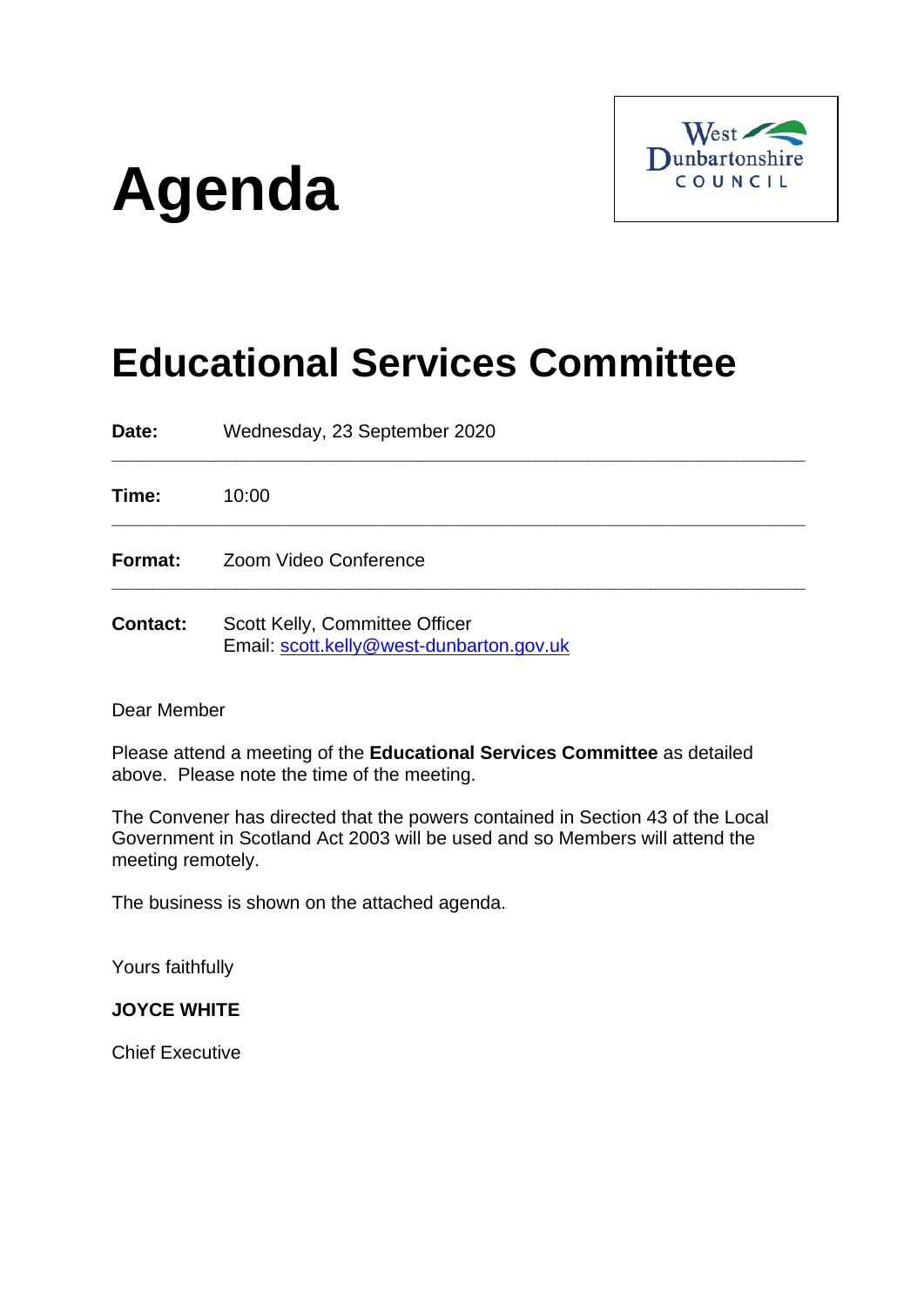#### **Distribution:**

Councillor Karen Conaghan (Chair) Councillor John Mooney Councillor Jim Brown Councillor Sally Page Councillor Ian Dickson (Vice Chair) Councillor Martin Rooney Councillor Diane Docherty Mrs Barbara Barnes Councillor Jim Finn Mr Gavin Corrigan Provost William Hendrie Miss Ellen McBride Councillor Daniel Lennie Miss Sheila Rennie Councillor Caroline McAllister Ms Julia Strang Councillor David McBride 2 Vacancies Councillor Jonathan McColl Councillor John Millar

All other Councillors for information

Strategic Director – Transformation and Public Service Reform Chief Education Officer

Date of Issue: 10 September 2020

#### **Audio Streaming**

Please note: the sound from this meeting may be recorded for live and subsequent audio streaming via the Council's internet site. At the start of the meeting, the Chair will confirm if all or part of the meeting is being audio streamed.

Audio recordings of the meeting (including the attendance or contribution of any party participating or making a contribution) will be published on the Council's website and the Council's host's webcast/audio stream platform.

You should be aware that the Council is a Data Controller under the General Data Protection Regulation. Data collected during this audio stream will be retained in accordance with the Council's [Privacy Notice\\*](http://www.west-dunbarton.gov.uk/privacy/privacy-notice/) and Retention Schedules including, but not limited to, for the purpose of keeping historical records and making those records available via the Council's internet site.

If you have any queries regarding this and, in particular, if you believe that use and/or storage of any particular information would cause, or be likely to cause, substantial damage or distress to any individual, please contact Peter Hessett, Strategic Lead – Regulatory on 01389 - 737800.

\*http://www.west-dunbarton.gov.uk/privacy/privacy-notice/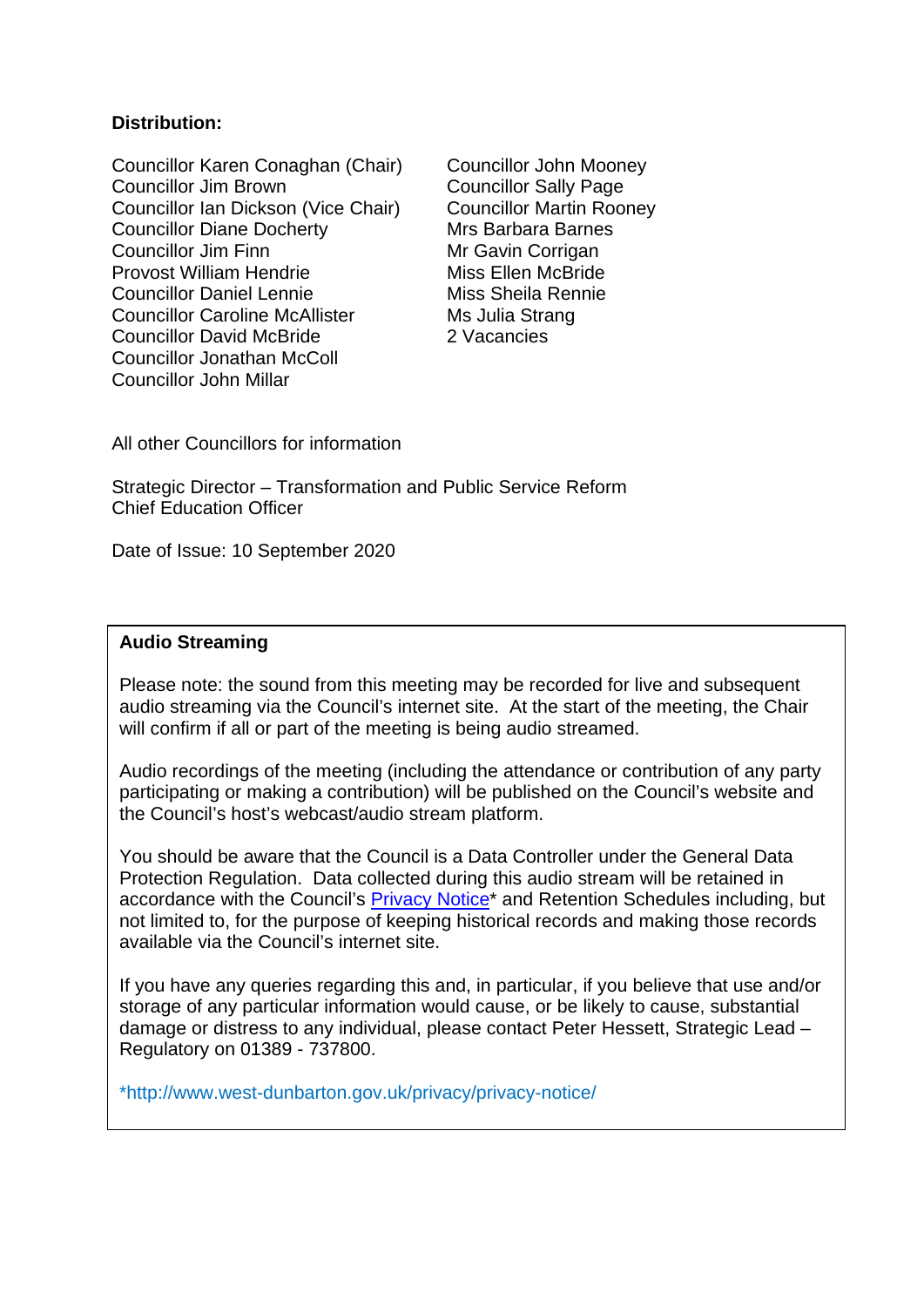# **EDUCATIONAL SERVICES COMMITTEE**

# **WEDNESDAY, 23 SEPTEMBER 2020**

# **AGENDA**

### **1 STATEMENT BY CHAIR – AUDIO STREAMING**

The Chair will be heard in connection with the above.

# **2 APOLOGIES**

#### **3 DECLARATIONS OF INTEREST**

Members are invited to declare if they have an interest in any of the items of business on this agenda and the reasons for such declarations.

# **4 MINUTES OF PREVIOUS MEETING 5 – 10**

Submit, for approval as a correct record, the Minutes of Meeting of the Educational Services Committee held on 11 March 2020.

# **5 LOCAL NEGOTIATING COMMITTEE FOR TEACHERS 11 – 12**

Submit for information, and where necessary ratification, the Minutes of Meeting of the Local Negotiating Committee for Teachers held on 17 March 2020.

#### **6 OPEN FORUM**

The Committee is asked to note that no open forum questions have been submitted by members of the public.

# **7 STRATEGY TO RAISE ATTAINMENT AND ACHIEVEMENT 13 – 17 IN WEST DUNBARTONSHIRE – UPDATE**

Submit report by the Chief Education Officer providing an update on activity and progress with regard to implementing West Dunbartonshire's Strategy to Raise Attainment and Achievement.